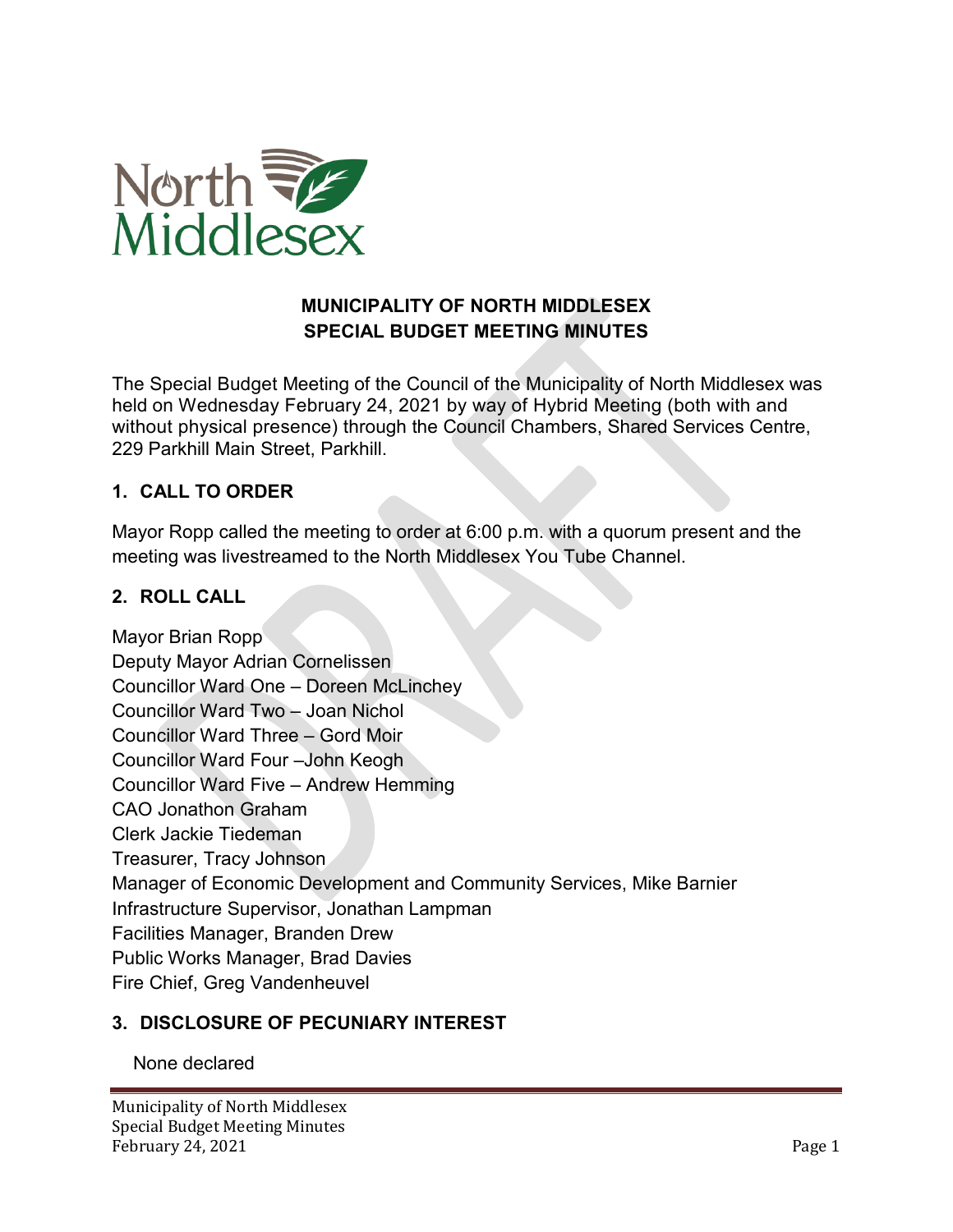# **4. PRESENTATION OF DRAFT OPERATION BUDGETS FOR 2021**

Treasurer, Tracy Johnson, reminded Council that the 2021 Capital Budget was presented and approved by Council on December 6, 2020.

She then proceeded with the presentation of the 2021 Operations Budget. This included an overview of the budget process which takes into account the Strategic Plan, Asset Management Plan, Economic Development Plan, Community Input where applicable and Health and Safety – input from the Senior Management and Operation staff and is then presented to the Budget Committee. The Budget Committee met for two separate meeting for a thorough review of the draft budget and then subsequently recommended it to be presented to Council for consideration.

The priority of this budget was control on spending. Staff were aware of the impact of COVID and what it has on our budget and our need to conserve the programs, services and infrastructure of North Middlesex for its residents. Staff understands the financial pressures many tax payers are facing especially due to the pandemic and we have tried to find an appropriate balance.

The **4.5%** decrease, represented by a **.0004%** decrease in the tax rate maintains the current level of services, as well as, allows for transfers to reserves for future capital investments.

The full presentation and budget is available on the municipal website at www.northmiddlesex.on.ca

The following is a breakdown of each departments operating budget:

Administration and Finance (includes Council, Administration and Finance, Elections, Service Ontario and Cemetery)

2021 Revenue \$ 388,495 2021 Expenses \$2,317,834

#### Protective Services

(includes Fire, Fence viewing, Animal Control, By-law Enforcement, Health & Safety, Policing, ABCA, Mosquito Control, Crossing Guard)

2021 Revenue: \$22,100 2021 Expenses: \$2,494,986

Municipality of North Middlesex Special Budget Meeting Minutes February 24, 2021 Page 2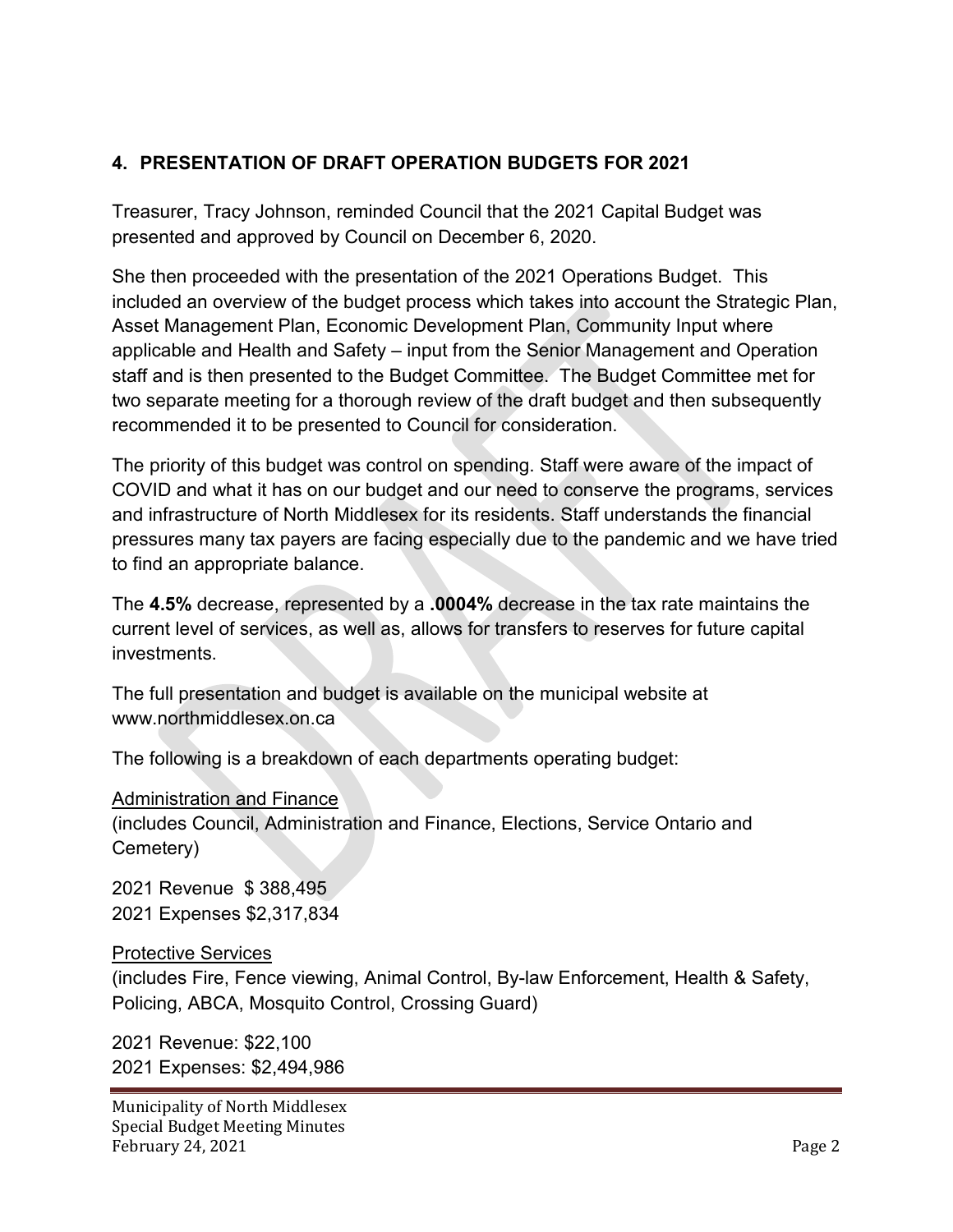#### Operations, Municipal Drains and Waste Disposal

(includes Building, Planning, Drainage, Waste & Recycling, Gravel, Equipment, Winter Maintenance, Streetlights)

2021 Revenue: \$294,020 2021 Expenses: \$3,864,661

Community Services (includes Facility rentals, YMCA, Facilities Maintenance etc)

2021 Revenue: \$339,200 2021 Expenses: \$1,345,314

#### Economic Development & Planning

2021 Revenue: \$43,750 2021 Expenses:\$146,550

Water & Wastewater

2021 Revenue: \$5,221,668 2021 Expenses: \$4,309,293

An overview of each departments expenditures (which includes previously approved Capital Projects) and revenue sources were provided.

## 2021 Reserve Transfers

Working Capital \$992,370 Vehicle & Equipment \$622,795 Facility \$300,000 Election \$5,000 Human Resources \$10,000 Water \$447,298 Wastewater \$465,077 Emergency \$25,000

**2021 Gross Total Expenditures \$10,169,344 \*\*** *when preparing the minutes it was verified through the Treasurer that this amount was different than presented on the power point presentation but does not impact the proposed tax rate as approved.*